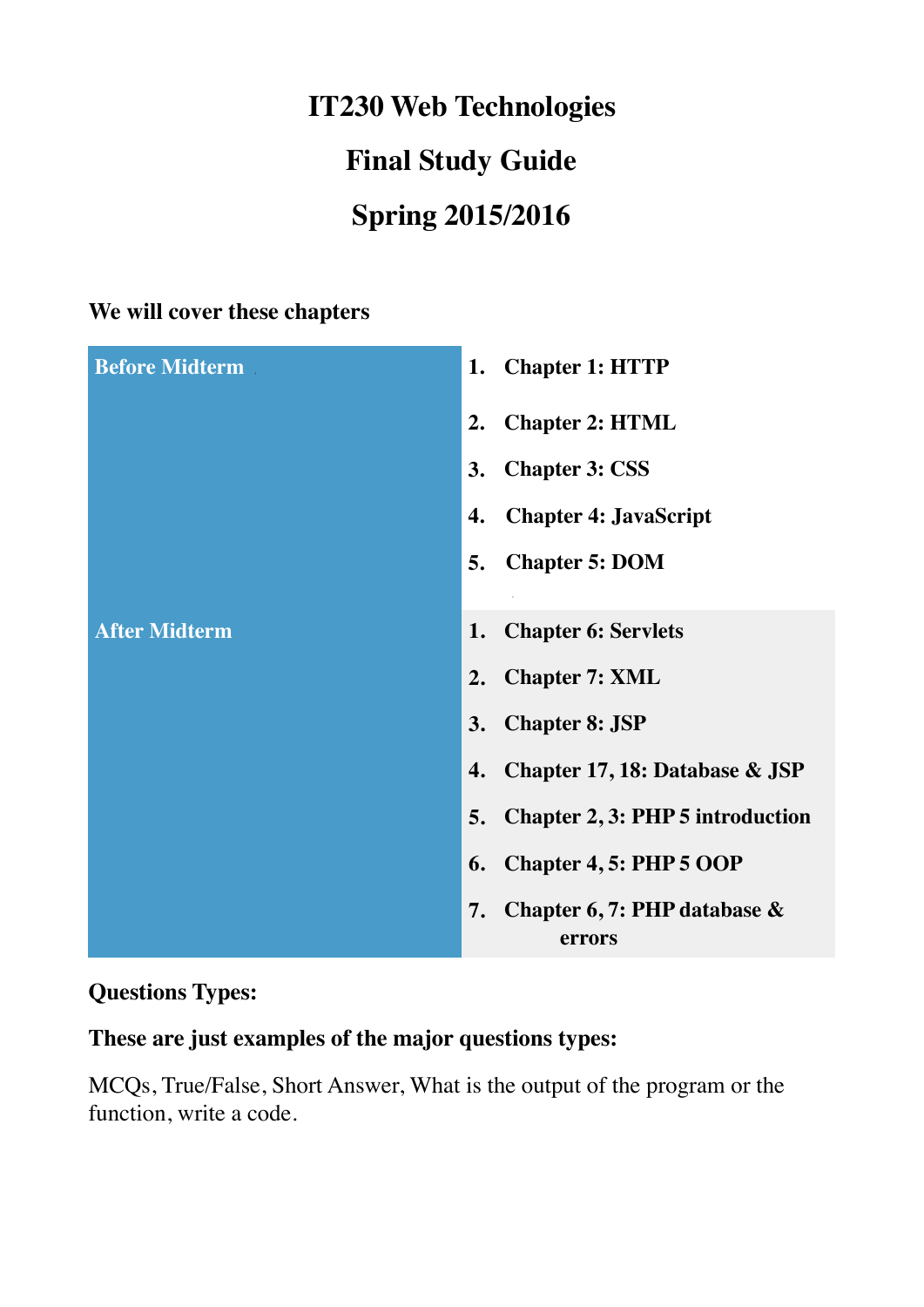| <b>Question</b> | <b>Type</b>   | Count          | <b>Marks</b> |
|-----------------|---------------|----------------|--------------|
|                 | <b>MCQs</b>   | 20             | 10           |
| 2               | T/F           | 20             | 10           |
| $\overline{3}$  | Essay         | $\overline{2}$ | 8            |
| $\overline{4}$  | Short note    | 3              | 6            |
|                 | 5 Find output | 3              | 6            |
| 6               | Coding        | $\overline{2}$ | 10           |
| Total           |               |                | 50           |

- No essay questions from the part before the midterm.
- Write a code question will be on (HTML, PHP, XML, DOM) only
- What is the output questions will be on (HTML, JavaScript & DOM, PHP)

## **Topics:**

| <b>Chapter</b>   | <b>Topics</b>                                                                |
|------------------|------------------------------------------------------------------------------|
| Chapter 1        | HTTP request / response (URI, MIME)                                          |
| Chapter 2        | HTML tags: div, p, span, table, ol, ul,<br>img, a, form, input, (code)       |
| Chapter 3        | Different methods of embedding CSS<br>Selector Strings (id, class, )         |
| Chapter 4        | Window.alert, .prompt<br>Functions, var, if, loop, operators.                |
| Chapter 5        | (code) Events: onclick, onmouseover,<br>onmouse out, on foucs, on blur Event |
|                  | Propagation: bubble                                                          |
| <b>Important</b> | <b>Important</b>                                                             |
| Chapter 6        | (theoretical) Server side programming<br>Sessions<br>Cookies (Privacy Issue) |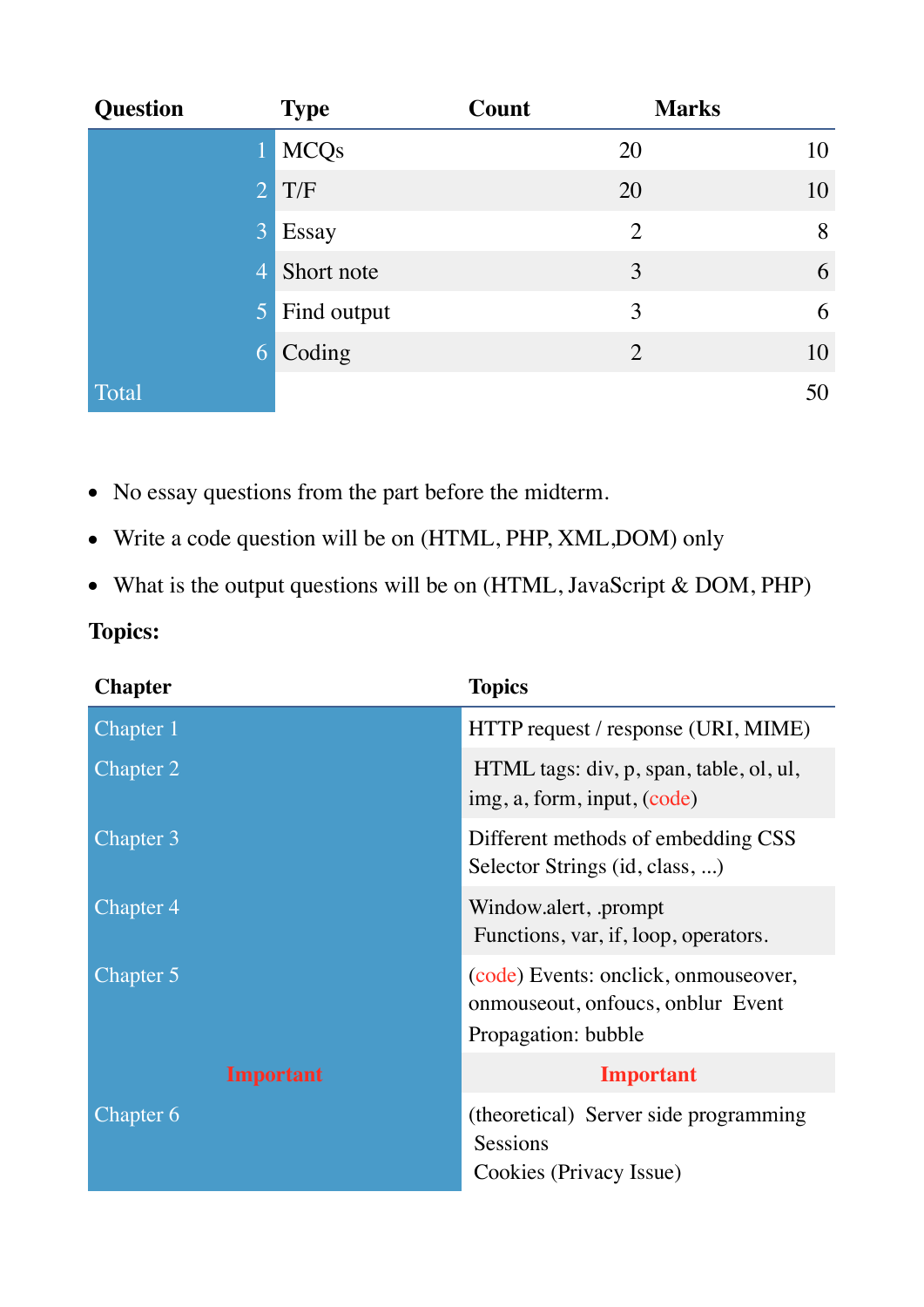| <b>Chapter</b>   | <b>Topics</b>                                                                                                                                                                                                                  |
|------------------|--------------------------------------------------------------------------------------------------------------------------------------------------------------------------------------------------------------------------------|
| Chapter 7        | <b>XML</b>                                                                                                                                                                                                                     |
| <b>Chapter 8</b> | <b>XML</b> syntax<br>XML Document (how to write XML)<br>document) Java based DOM (concept)<br>Overview of JSP page components JSP<br>$&$ servlet (the concept)<br><b>JSP Expression Language</b><br><b>MVC</b> (Concept) Essay |
| Chapter 17,18    | <b>JDBC</b><br>Seven Steps for Database<br>Access(Concept)<br><b>Prepared Statements (Concept)</b><br>Callable Statements (Concept)<br>Database Transactions (Concept)<br>Essay                                                |
| Chapter 2, 3     | (code)                                                                                                                                                                                                                         |
|                  | HTML embedding Comments, Variables<br>Data types, Operators, Decision, loops<br>Functions                                                                                                                                      |
|                  | Define a class and methods inside it<br>Final class (concept)                                                                                                                                                                  |
| Chapter 4,5      | Design patterns (Strategy pattern,<br>singleton pattern, factory pattern,<br>observer pattern) (concept) Essay<br>Read user input (code)<br><b>TECHNIQUES TO MAKE SCRIPTS</b><br>"SAFE" (concept)<br>Cookies & sessions (code) |